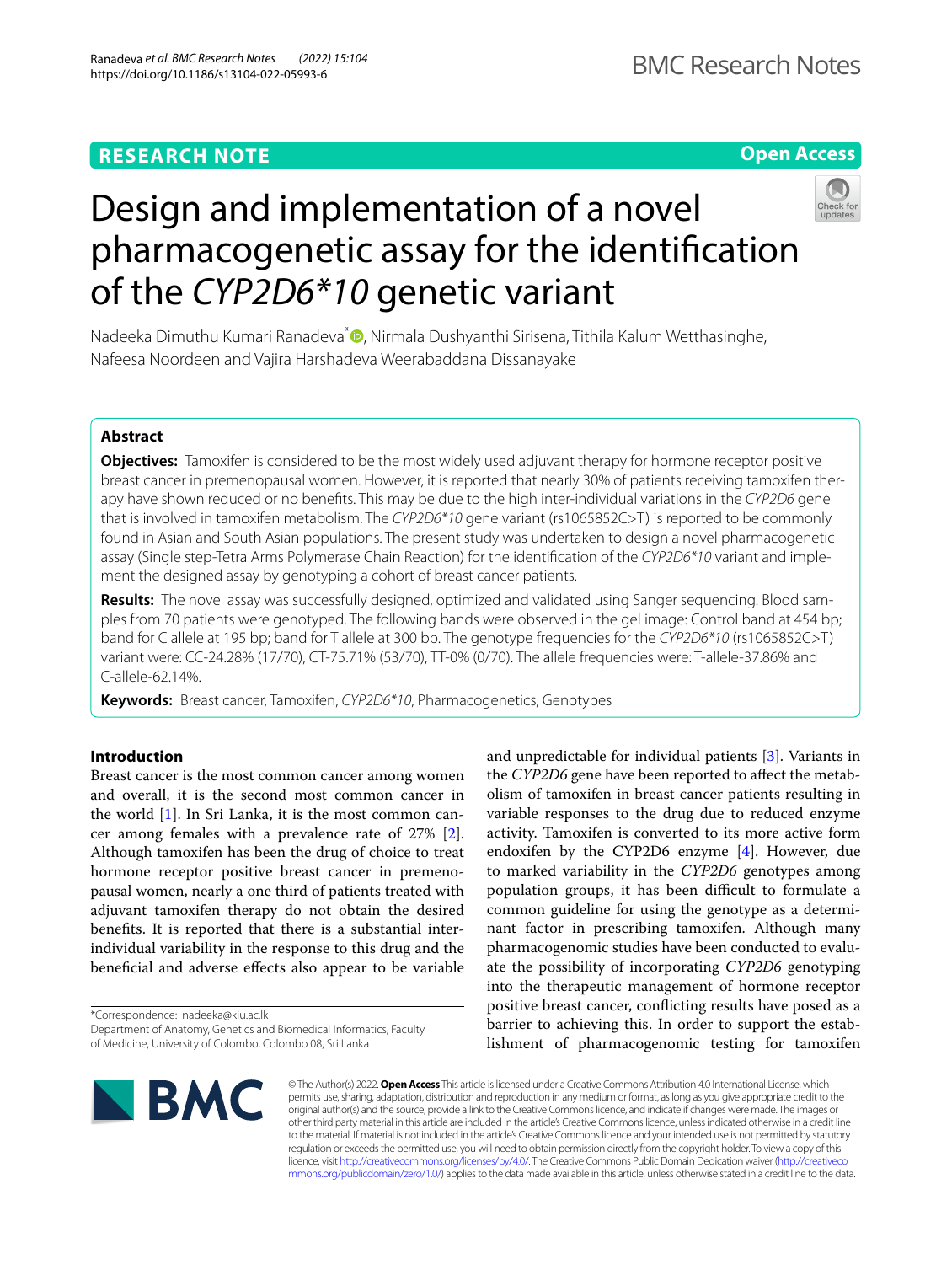therapy in breast cancer patients, it is fundamental to establish prevalence data of the most common variants in under-represented populations. Existing data reports *CYP2D6\*10*:rs1065852C>T as one of the most common variants in the South Asian and Sri Lankan populations that is known to afect tamoxifen metabolism. Knowledge of the prevalence of this variant would be of importance to gain the maximum beneft associated with the use of this drug  $[5]$  $[5]$ . The current study was undertaken to design a novel pharmacogenetic assay for easy detection of the *CYP2D6\*10*:rs1065852C>T variant and implement the designed assay by genotyping a cohort of Sri Lankan breast cancer patients.

## **Main text**

## **Methods**

The study was conducted at the Human Genetics Unit, Faculty of Medicine, University of Colombo. It was an experimental study, where a novel assay was designed for the targeted variant, and a cohort of hormone receptor positive breast cancer patients were genotyped for the *CYP2D6\*10* variant using the optimized and validated assay. An existing resource of stored venous blood samples obtained from 70 hormone receptor positive breast cancer patients which were collected into EDTA tubes and stored at  $-20$  °C were used for the present study.

The primers for the *CYP2D6\*10* rs1065852 variant were newly designed using web-based tools. *CYP2D6* gene sequence was obtained from the NCBI (*CYP2D6* ID: 1565). The Primer1 is a special software designed for obtaining primer tetrads that are specifc for T-ARMS PCR technique  $[6]$  $[6]$ . The Primer1 software was operated through the web interface where an input of a target DNA sequence is enabled. The maximum size of the DNA sequence is up to 1000 bases in the 5' to 3' direction. Serial cloner enabled cutting a 1000 bp fragment (which included the variant in the middle) that was inserted to Primer1. Other parameters were also considered for primer design: the desired minimum, maximum and average melting temperatures (°C) for a primer oligo; the millimolar concentration of salt and the nanomolar concentration of annealing oligos in the PCR (this is used in the calculation of  $\rm T_m{—melting}$  temperature); the  $\%$ GC content (the minimum and maximum allowable for any primer); the primer lengths and the minimum and maximum complementarity and product sizes [\[7\]](#page-4-6). In par with the selected parameters, the program generated primer sequence sets. To select the optimum primer sets the melting temperatures were considered for each primer set (inner and outer). NCBI primer blast was used to check the specificity of the primers. The details of the designed set of primers, and their product sizes are given in Table [1.](#page-1-0)

Genomic DNA was extracted using QIAamp® DNA mini kits (Qiagen Ltd., UK) according to the manufacturer's protocol. The Thermal Cycler (Bio-Rad) was used to conduct gradient PCR for the targeted variant *CYP2D6\*10*. The primer annealing temperatures mentioned in the primer vials by the manufacturer were considered for the annealing temperature gradient in the frst attempt at PCR optimization. After a series of optimization attempts, the fnal optimized cyclic conditions for this variant consisted of an initial denaturation of 3 min at 94 °C (initial denaturation), followed by 35 PCR cycles of 1 min at 94 °C (denaturation), 30 s at 65 °C (annealing temperature), 1 min at 72 °C and the fnal extension of 5 min at 72 °C. The optimized PCR master mixture contained 5.0  $\mu$ L of 5  $\times$  Green Go-Taq Flexi Buffer, 1.0  $\mu$ L of MgCl<sub>2</sub> (25 mM), 1.0  $\mu$ L dNTP mixture (2.5 mM each), 1.5 µL of 12.5 mM *CYP2D6\*10*-CF, 1.5 µL of 12.5 mM *CYP2D6\*10*-CR, 1.0 µL of 12.5 mM *CYP2D6\*10*-F (C) and 0.75 µL of 12.5 mM *CYP2D6\*10*-R (T), 1.5 µL of 5 mM Betaine and dH<sub>2</sub>O. 8  $\mu$ L of the PCR products of each protocol were separated based on 2% agarose gel at 80 V for 1 h and visualized by ethidium bromide under a UV illuminator.

Four randomly selected samples were validated by Sanger sequencing. The Sanger validated samples were used as controls to compare the genotyping results of the remaining samples [under Additional fle information, Additional fle [1](#page-3-0): Figure S1A (homozygous wild type), Figure S1B (heterozygous variant), Figure S1C

<span id="page-1-0"></span>

|  | Table 1 Details of the designed primers for the variant CYP2D6*10 |  |  |  |  |  |  |
|--|-------------------------------------------------------------------|--|--|--|--|--|--|
|--|-------------------------------------------------------------------|--|--|--|--|--|--|

| <b>Primers</b>            | Sequence $(5'$ to $3')$         | Length (bp) | Product Size (bp)              | $T_m$ (°C) primer<br>blast result | $T_m$ (°C) |
|---------------------------|---------------------------------|-------------|--------------------------------|-----------------------------------|------------|
| CYP2D6*10 (rs1065852 C>T) |                                 |             |                                |                                   |            |
| CYP2D6*10-CF              | 5'TGGCAGCACAGTCAACACAGCAGGTTC3' | 27          | Control: 454 (T): 300 (C): 195 | 69.49                             | 64.9       |
| CYP2D6*10-CR              | 5'CTGGTCCAGCCTGTGGTTTCACCCAC3'  | 26          |                                | 69.26                             | 65.2       |
| $CYP2D6*10-F(C)$          | 5'AACGCTGGGCTGCACGCTCCC3'       | 21          |                                | 68.11                             | 67.7       |
| CYP2D6*10-R(T)            | 5'GGCAGTGGCAGGGGGCCTGGGGA 3'    | 23          |                                | 73.83                             | 72.6       |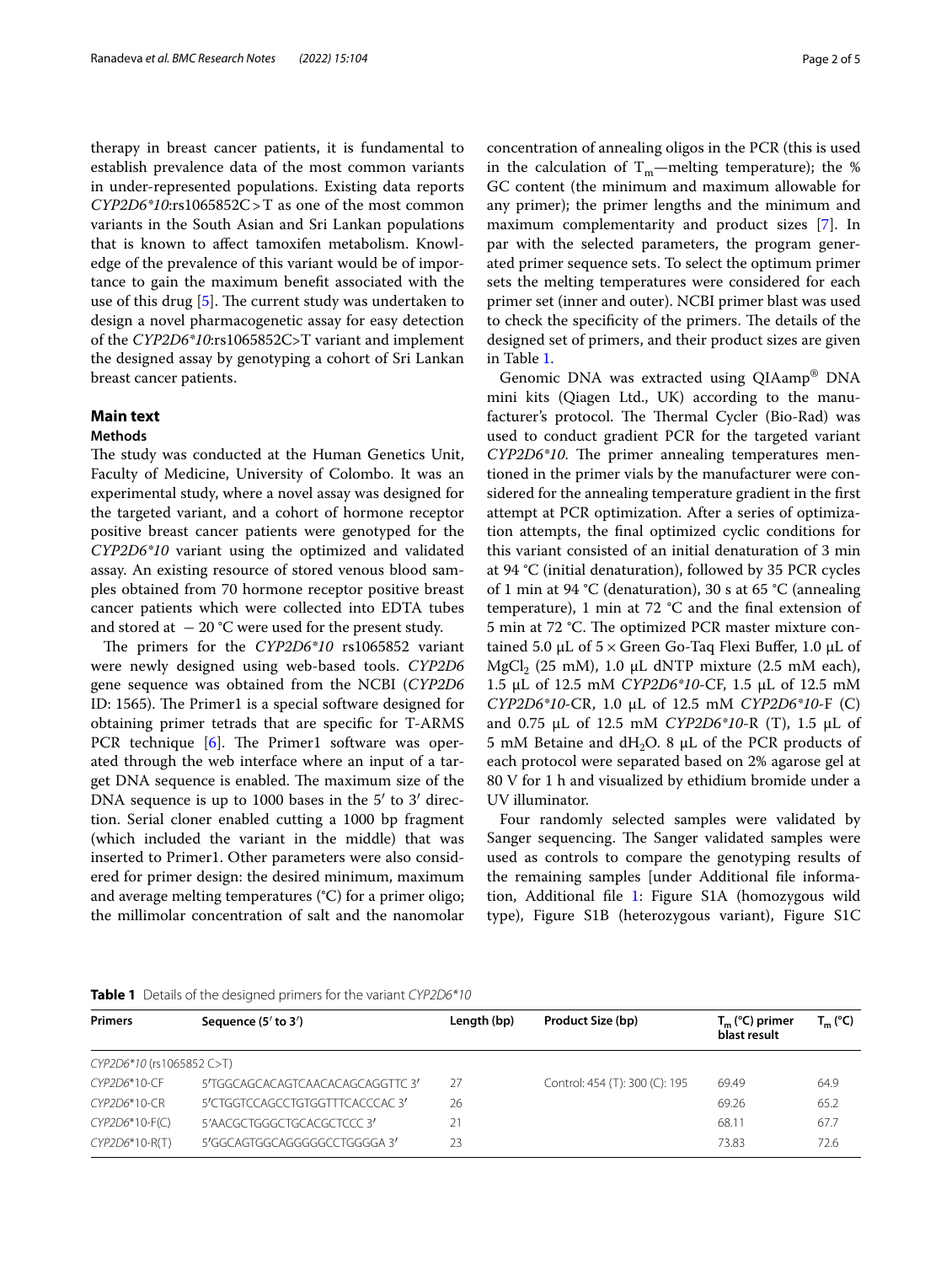(homozygous wild type) and Figure S1D (homozygous wild type) show the Sanger sequencing electropherogram images of the variant].

The bands for each genotype were observed in the gel images: Control band at 454 bp; band for C allele at 195 bp; band for T allele at 300 bp. The genotype frequencies were determined using the data (allele counts) observed from the gel images. They were systematically recorded, and genotype frequencies for homozygous wild-type (CC), heterozygous variant (CT), and homozygous variant (TT) genotypes and the allele frequencies for C (wild type) and T (variant) alleles were calculated using an online calculator (available from: [https://wpcalc.](https://wpcalc.com/en/equilibrium-hardy-weinberg/) [com/en/equilibrium-hardy-weinberg/](https://wpcalc.com/en/equilibrium-hardy-weinberg/)) and tested for Hardy-Weinberg equilibrium. Standard descriptive statistics were used to analyze the demographic data.

## **Results**

All patients in the sample cohort that was genotyped were females with hormone receptor positive breast cancer. Their mean age was  $60.12 \pm 6.56$  years.

T-ARMS PCR protocol was successfully designed and implemented for the identifcation of the *CYP2D6\*10* variant. The expected gel band patterns were observed in the gel image results (Control band: 454 bp; band for C allele: 195 bp; band for T allele: 300 bp). Under Additional fle information, Additional fle [2:](#page-3-1) Figure S2 shows the expected gel band patterns for the targeted variant.

Figure  $1$  shows an actual gel image of the genotype results.

The gel images of all 70 patient samples (with the sample numbers indicated in table) are given in Additional file [3](#page-3-2): Figure S3.

The genotype and allele frequencies are shown in Table [2](#page-2-1).

Out of the 70 samples which were genotyped, homozygous wild type (CC) and heterozygous (CT) samples were detected but no homozygous samples were detected for the variant  $T$  allele (Table [2](#page-2-1)). The predominant genotype was CT (75.7%) and the minor allele frequency of the *CYP2D6\*10* variant in this cohort was 37.9%. The results of all the genotyped samples are shown in Additional fle [4](#page-3-3): Table S1.

## **Discussion**

The T-ARMS PCR is a technique which many researchers are beginning to adopt as it is a cost-efective method compared to other techniques that are used to detect SNVs [\[8,](#page-4-7) [9\]](#page-4-8). However, the optimization step can be timeconsuming and laborious  $[9]$  $[9]$ . The presence of GC rich regions near the SNV of interest might be a limiting factor for the use of this technique [[10\]](#page-4-9). One of the common



<span id="page-2-1"></span><span id="page-2-0"></span>

|  | Table 2 Genotype and allele frequencies of CYP2D6*10 variant |  |  |  |  |
|--|--------------------------------------------------------------|--|--|--|--|
|--|--------------------------------------------------------------|--|--|--|--|

| Samples ( $n = 70$ )                             |            | Genotype Frequency n (%) |  |                  | Minor allele<br>frequency<br>(%) |
|--------------------------------------------------|------------|--------------------------|--|------------------|----------------------------------|
| Hormone receptor positive breast cancer patients |            |                          |  |                  |                                  |
|                                                  | 17 (24.3%) | 53 (75.7%)               |  | $0.6214(62.1\%)$ | 0.3786 (37.9%)                   |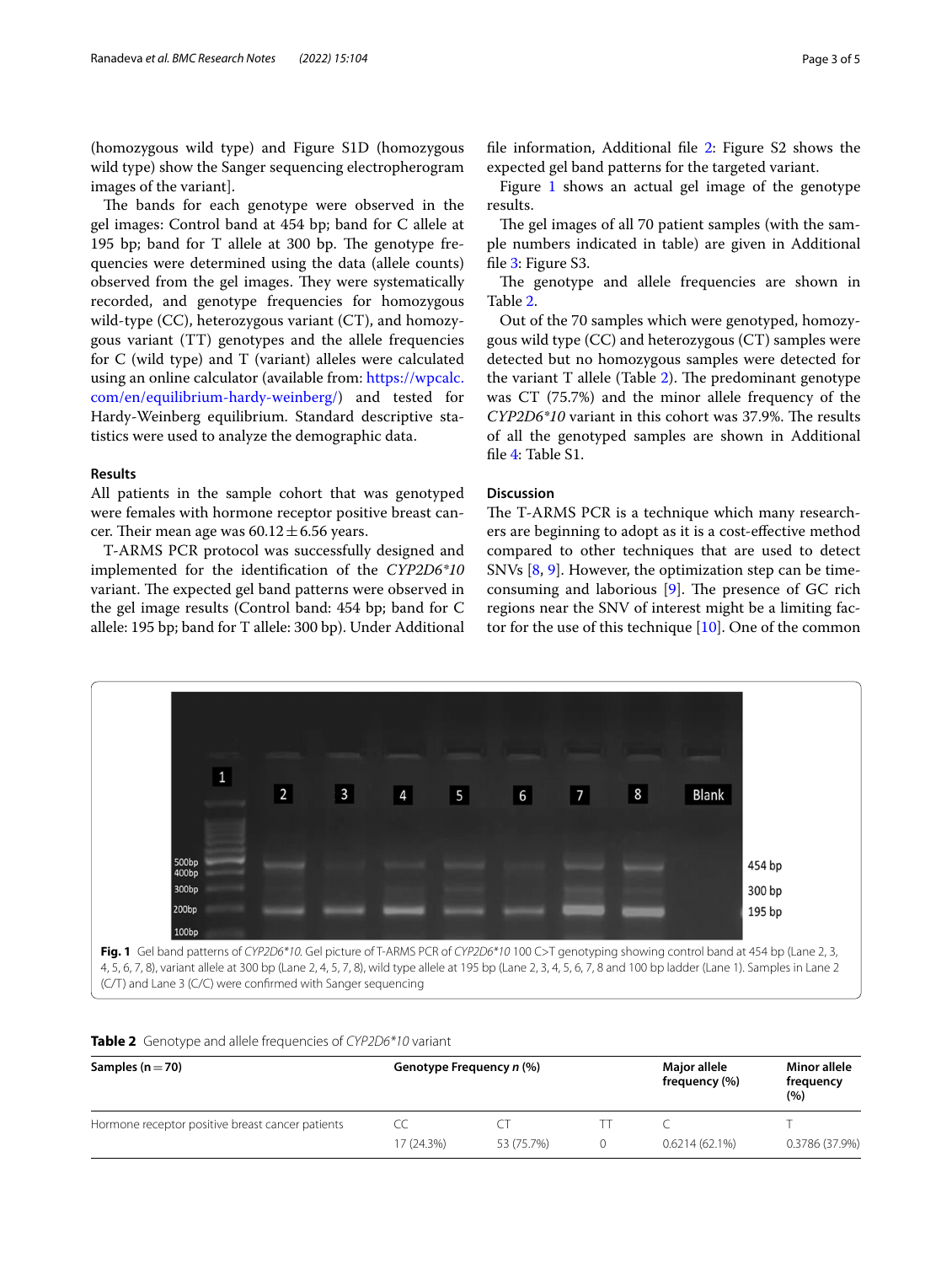problems faced with T-ARMS PCR is the specifcity, where the  $MgCl<sub>2</sub>$  concentration, primer ratio, and dNTP ratio can play a vital part in the optimization process [\[10](#page-4-9)]. Different gradients of MgCl<sub>2</sub>, dNTP and annealing temperatures were used during the optimization process in this study. The use of Betaine  $[10]$  $[10]$  $[10]$  and Dimethyl sulfoxide (DMSO) [\[11\]](#page-4-10) is also commonly reported across studies that have used this technique. In this study, Betaine was used in a lower concentration and volume during the optimization process.

The CYP2D6\*10 variant has been studied in different populations and the present study is an addition to this data from the South Asian region. The genotyping results obtained were comparable to data available from a previous Sri Lankan study conducted by Tharanga et al. in 2013, where the *CYP2D6\*10* minor allele frequency in a Sri Lankan population ( $n=75$ ) was reported to be 39%, similar to the 37.9% obtained in the cohort of 70 hormone receptor positive breast cancer patients genotyped in this study. The study by Tharanga et al. further identifed that the minor allele frequency was highest among the Moors and 50% of the participants in that study were males  $[12]$ . The current study did not enumerate the ethnic specifc variations since the ethnicity of the breast cancer patients was not available for subgroup analysis.

## **Conclusions**

A novel T-ARMS PCR assay was successfully designed, optimized and validated to genotype the *CYP2D6\*10* variant and could be implemented as a cost-efective technique. Homozygous wild type (CC) and heterozygous variant (CT) alleles in *CYP2D6\*10* were found in the genotyped samples. Homozygotes for the variant allele were not identifed in this cohort.

## **Limitations**

- The T-ARMS PCR assay development is challenging specially when the target region has a high GC percentage which could lead to prolongation of the optimization process.
- With the use of Betaine, the intensity of the control and other bands may reduce, this could cause difficulty in detecting the relevant bands on the gel image.
- Primer dimer formation.
- The small sample size used for genotyping in this study. A larger study would be ideal for frequency estimation of the targeted variant in the population.

#### **Abbreviations**

*CYP2D6*: Cytochrome P450 2D6; T-ARMS PCR: Tetra Primer Amplifcation Refractory Mutation System based Polymerase Chain Reaction; PCR: Polymerase Chain Reaction; DNA: Deoxyribonucleic acid; SNV: Single Nucleotide Variant; TE: Tris EDTA; NCBI: National Center for Biotechnology Information; BLAST: Basic Local Alignment Search Tool; CF: Control Forward; CR: Control Reverse; DMSO: Dimethyl sulfoxide; F (C): Forward primer for C allele; R (T): Reverse primer for T allele; A: Adenine; G: Guanine; C: Cytosine; T: Thymine.

## **Supplementary Information**

The online version contains supplementary material available at [https://doi.](https://doi.org/10.1186/s13104-022-05993-6) [org/10.1186/s13104-022-05993-6](https://doi.org/10.1186/s13104-022-05993-6).

<span id="page-3-0"></span>**Additional fle 1: Figures S1A**, **S1B**, **S1C** and **S1D**: Sanger confrmation of *CYP2D6\*10* homozygous wild type (CC) and heterozygous variant (CT) samples. **S1A** Homozygous wild type sample. **S1B** Heterozygous variant type sample. **S1C** Homozygous wild type sample. **S1D** Homozygous wild type sample

<span id="page-3-1"></span>**Additional fle 2: Figure S2.** Gel band patterns of *CYP2D6\*10* variant

<span id="page-3-3"></span><span id="page-3-2"></span>**Additional fle 3: Figure S3.** Gel images of all genotyped samples for *CYP2D6\*10* variant

**Additional fle 4: Table S1.** Genotyping results and age of the hormone receptor positive breast cancer patient cohort

#### **Acknowledgements**

The authors extend their sincere appreciation to all staff at the Human Genetics Unit, Faculty of Medicine, University of Colombo for their support.

#### **Authors' contributions**

VHWD—study design, expert advice, supervision and manuscript review; NDS—study design, expert advice, planning, supervision and manuscript review and revision; TKW—study planning and supervision, manuscript review; NN—study design and supervision, manuscript review; NDKR\*—study design, study planning, study execution (experiments/analysis laboratory and statistical work) and writing manuscript. All authors read and approved the final manuscript.

#### **Funding**

Not applicable.

#### **Availability of data and materials**

All the datasets generated and or analyzed during the current study are available in the Additional fle section (Additional fle [4](#page-3-3): Table S1, Additional fle [1](#page-3-0): Figure S1, Additional file [3:](#page-3-2) S3).

The following databases were accessed to obtain the details and FASTA sequence related to the gene of interest: NCBI—Gene—*CYP2D6*[—https://](https://www.ncbi.nlm.nih.gov/gene/1565) [www.ncbi.nlm.nih.gov/gene/1565](https://www.ncbi.nlm.nih.gov/gene/1565); NCBI RefSeq—*CYP2D6*—[https://www.ncbi.](https://www.ncbi.nlm.nih.gov/nuccore/NG_008376.4?report=fasta) [nlm.nih.gov/nuccore/NG\\_008376.4?report](https://www.ncbi.nlm.nih.gov/nuccore/NG_008376.4?report=fasta)=fasta; SNPedia—*CYP2D6* gene <https://www.snpedia.com/index.php/CYP2D6>.

## **Declarations**

#### **Ethics approval and consent to participate**

An existing resource of stored venous blood samples obtained from hormone receptor positive breast cancer patients who had given informed written consent at the time of sample collection for their samples to be used for future genetic studies at the Human Genetics Unit along with the approval of the Ethics Review Committee, Faculty of Medicine, University of Colombo (EC-15–082) was used for the investigations in the present study.

#### **Consent to publication**

Not applicable.

#### **Competing interests**

The authors declare that there are no competing interests.